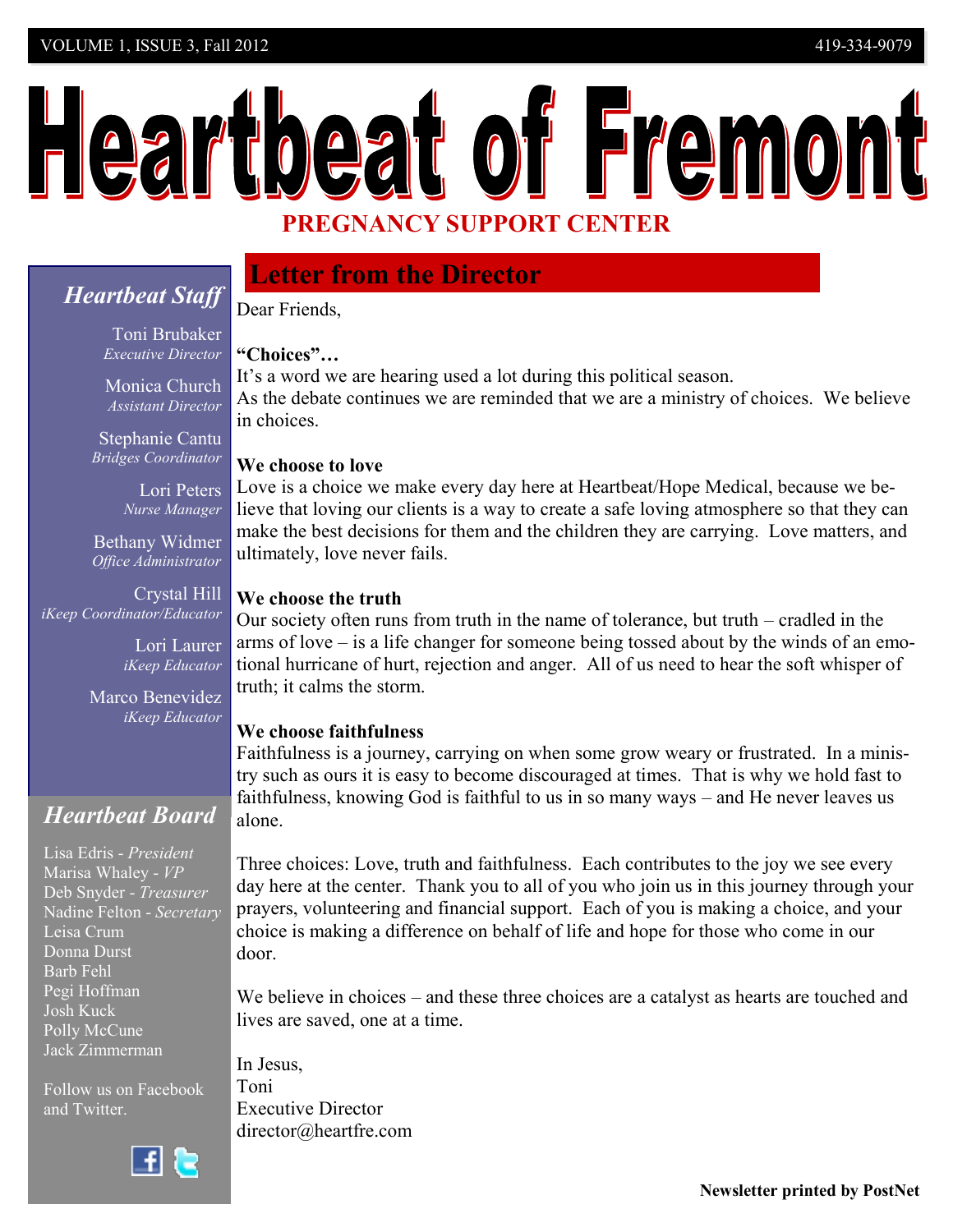# **IMPORTANT NEWS** UFCOM JE



# **Bridges News iKeep News**

'Tis the season to have a baby!!! Wow! Our Bridges is hopping with new little bundles of joy everywhere! It seems as though we have a new birth at every meeting. God is good and every one has been born healthy. It is such a blessing to be able to share in the joy of new motherhood! Being the eldest of 7, I have grown up holding and caring for babies, and now that carries through into my adulthood in the form of a "job"! How blessed am I? Thank you, Jesus, for this day and for this place that you have given us to save babies and make an impact on young mother's lives on a daily basis! I would like to give a special thank you to all of our volunteers who make our work here possible! Thank you also to Kristie Baddick, for stepping up and going out of her way these last couple of months to make us some delicious meals, and to the KRAAK foundation for sponsoring our EWYL program!

## Stephanie Cantu Bridges Coordinator



Give Thanks With A Grateful Heart!

# EXCITEMENT IS MOUNTING!!! We are having our annual fundraising event.



The super funny Mike Williams is back by popular demand. This year we are having delicious appetizers and desserts in place of a full meal. Hold on to your funny bone, and join us for "An Evening With Heartheat"

For any questions please do not call Grace Community Church as they are not hosting this event. Please call Heartbeat at 419.334.9079 or email Monica at asstdirector@heartfre.com.

To register online go to: www.friendsofheartbeat.org

The iKeep Program is Heartbeat of Fremont's Character Education Program, which has an emphasis on Abstinence Education. We have been fortunate to have the opportunity to enter the classrooms of various public schools in Sandusky and Ottawa Counties for the past few years. iKeep is more than a "just-say-no" approach. We explore a range of factors, such as media and peer influences, and how they alter ones decision-making while doing so in an appealing, entertaining and educational manner. We boldly take a stance on unhealthy sexual activity and its many consequences.

We are currently looking to fill our iKeep 2011-2012 school calendar. We would appreciate it if you know of any surrounding school that is not being serviced in this manner to give us this information because we strongly feel ALL teens should know his or her character plays a role in their decision-making skills.

Keep iKeep in Prayer as our schedule is as follows: October 9-11 (Margaretta High School) November 5-9 (Tiffin Columbian) December 3-7 (Clyde High School)

Crystal Hill iKeep Coordinator [crystal@heartfre.com](mailto:crystal@heartfre.com)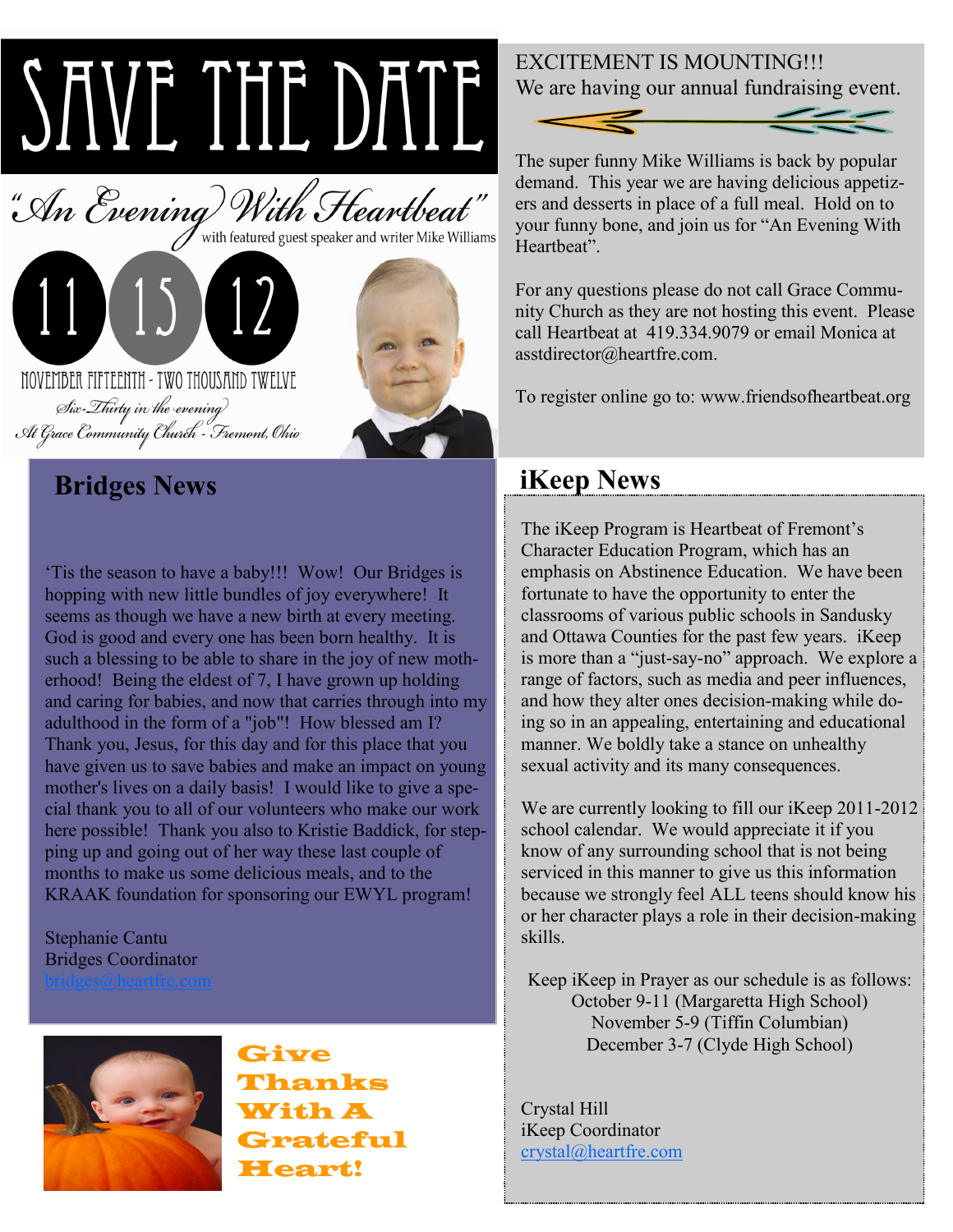# **Hope Medical News**

I would like to give a huge "Thank You" and some much needed recognition to our volunteer nurses here at Hope Medical. Between Sarah Kleinfelter, Gretchen Jones, and Sandy Nearhood we have been able to provide the center with almost 30 additional nursing hours in September alone! What this means for our clients is obtaining the necessary paperwork to initiate medical coverage, which enables them to make those very important prenatal care visits. We can always use more help! If you are a nurse (LPN or RN) with a current Ohio nursing license and are interested in donating a few hours a month, please, give us a call!!

Lori Peters- Nurse Manager



# Exciting Update!

Pushing Pedals and Pounding cookies . . .sound intriguing? This was the theme of our 1st annual Cookie Classic held on August 11th, an innovative fundraising idea that was not only fun, but delicious as well. The day began with a timed bike ride on the Northcoast Inland Trail complete with a sweet twist. For every cookie a rider consumed they were able to subtract 3 minutes off their final ride time. Once riders arrived at the finish line they could participate in the other festivities of the event which included: a Classic Car show, a Cookie Judging contest, Cookie decorating, coloring contest, prizes and some great live music by the band ClassicTrendz. Keep watching our newsletter for an announcement of the date for next year's Cookie Classic which is planned to be even bigger than this years event.

A special thank you goes out to all who helped make this a fun and successful event!



## **Sexual Integrity News**

As we approach the Thanksgiving holiday, we have so much to be thankful for. I find myself so thankful for the clients who walk through the doors of Heartbeat full of fear and uncertainty. That may sound like a very strange thing to be giving thanks for, but I say that because without that fear and uncertainty, they wouldn't be walking into a place where God has called each of us to bring truth and change into their lives and to dispel the lies of the enemy who would persuade them that they are worthless. Instead, we get to believe in them and share truth with them that can change their lives forever in a very powerful and positive way.

I assure you this is not without difficulty, and there are days when we are reminded of the battlefield we are on by challenging circumstances. We do what we do because of our belief that God has a plan and a purpose for every life. The very application of Jeremiah 29:11 is what I try to remember for every person I have the privilege and honor to serve while I am at Heartbeart. I recently prayed with a client, as I usually do at the end of our counseling time, and as the tears flowed down her cheeks. She quietly said, " No one has ever prayed for me before." While we can hope that someone, somewhere has in fact, prayed for every one of these hurting people, we can be assured that on this day at least we have.

Monica Church Assistant Director asstdirector@heartfre.com

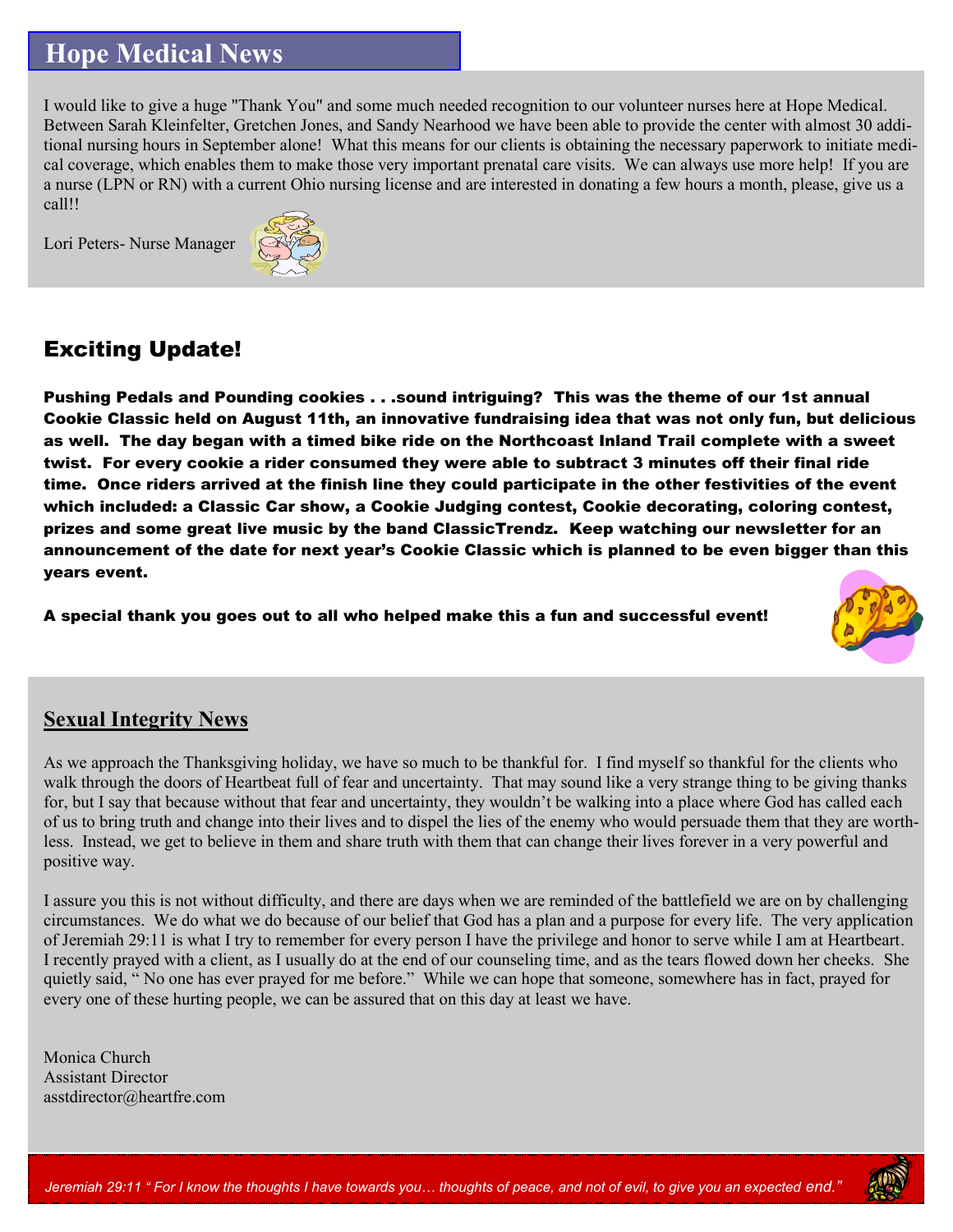#### **2012 Day Sponsors**

| March 3rd     | Harland and Marie Green                         | Matthew David Green                          | <b>Statistics</b>                                                |          |
|---------------|-------------------------------------------------|----------------------------------------------|------------------------------------------------------------------|----------|
| May 4th       | Brian & Amber Feeney                            | Ruby Schabel's<br>Birthday                   | <b>Pregnancy Support Center</b>                                  |          |
| May 13th      | Ted & Lisa LeJeune                              | <b>Wedding Anniversary</b>                   | <b>Total Clients Served</b>                                      | 212      |
| May 18th      | Kevin & Deb Snyder                              | <b>Wedding Anniversary</b>                   | <b>New Clients</b>                                               | 50       |
| May 20th      | Jack & Loraine Zimmerman                        | <b>Wedding Anniversary</b>                   | <b>Repeat Clients</b>                                            | 36       |
| June 15th     | Sacred Heart Altar Rosary Society               | Feast of the Sacred<br><b>Heart of Jesus</b> | <b>Pregnancy Tests Performed</b><br><b>Positive Test Results</b> | 75<br>45 |
| June 16th     | Pat Picciuto                                    | Birthday                                     | <b>Negative Test Results</b>                                     | 30       |
| July 4th      | American Patriots Against Government Excess     | Independence Day                             | <b>Ultrasounds</b>                                               | 28       |
| August 4th    | Scott & Bethany Widmer                          | <b>Wedding Anniversary</b>                   | <b>Miscellaneous Items</b>                                       | 54       |
| August 20th   | Martha Hall                                     | In Memory of Lucy                            | Phone, E-mail or Text Contacts                                   | 51       |
|               |                                                 | Fazzini                                      | Office - Follow up Counseling                                    | 19       |
| August 21st   | Dave & Mary Ann Young                           | Brad Young's Birthday                        | Phone - Follow up Counseling                                     | 43       |
| September 4th | Donna Durst                                     | Sarah Durst's Birthday                       |                                                                  |          |
| September 8th | St. Mary's of Millersville Rosary Altar Society |                                              | <b>Heart Program</b>                                             |          |
|               | September 12th Dave & Mary Ann Young            | Doug Young's Birthday                        | <b>Total Clients in Program</b>                                  | $\bm{0}$ |
|               | November 14th Samantha, Emma, & Sophia Widmer   | International Girl's Day                     |                                                                  |          |
|               | December 20th Brian & Amber Feeney              | Ally Feeney's Birthday                       | <b>Bridges Program</b>                                           |          |
|               | December 22nd Dr. John & Diane Roush            | <b>Wedding Anniversary</b>                   | Total girls in program                                           | 39       |
|               |                                                 |                                              |                                                                  |          |

If you have any questions about the Sponsor a Day program or if you're interested in choosing a day to sponsor for 2012, please call the office at 419-334-9079. You can also e-mail us at [director@heartfre.com](mailto:director@heartfre.com) with the phrase "Sponsor a Day" in the subject line. Thank you!

# **Heartbeat of Fremont Volunteers Needed**

| □ Client Peer Counselor |  |
|-------------------------|--|
|                         |  |

- **Bridges Advocate**
- $\Box$  Church Liaison
- Events Committee

 $\Box$  Office Support or Receptionist **Prayer Ministry** Event Assistants RN'S and LPN'S

| Name:   |        |      |  |
|---------|--------|------|--|
| Street: |        |      |  |
| City:   | State: | Zip: |  |

Phone Number: Email:

Would you like to volunteer? We are currently looking for the above help (please check all that interest you): Other skills you may have:

Please send to: Heartbeat of Fremont 1209 Oak Harbor Rd Fremont, Ohio 43420

Comments or Questions? Call 419.334.9079 CLIP AND SEND

# **2012 Year to Date**

| 36           |
|--------------|
| 75           |
| 45           |
| 30           |
| 28           |
| 54           |
| 51           |
| 19           |
| 43           |
|              |
| $\mathbf{0}$ |
|              |
| 39           |
|              |
| 135          |
| 7            |
| 14           |
| 247          |
| 96           |
| 949          |
| 11           |
|              |
| 37           |
| 669          |
|              |

According to the Associated Press more than 7,000 girls get pregnant says that more than half of them choose to get an abortion.

Thank you all for helping us to battle these stats, in spite of laws which make it extremely difficult!